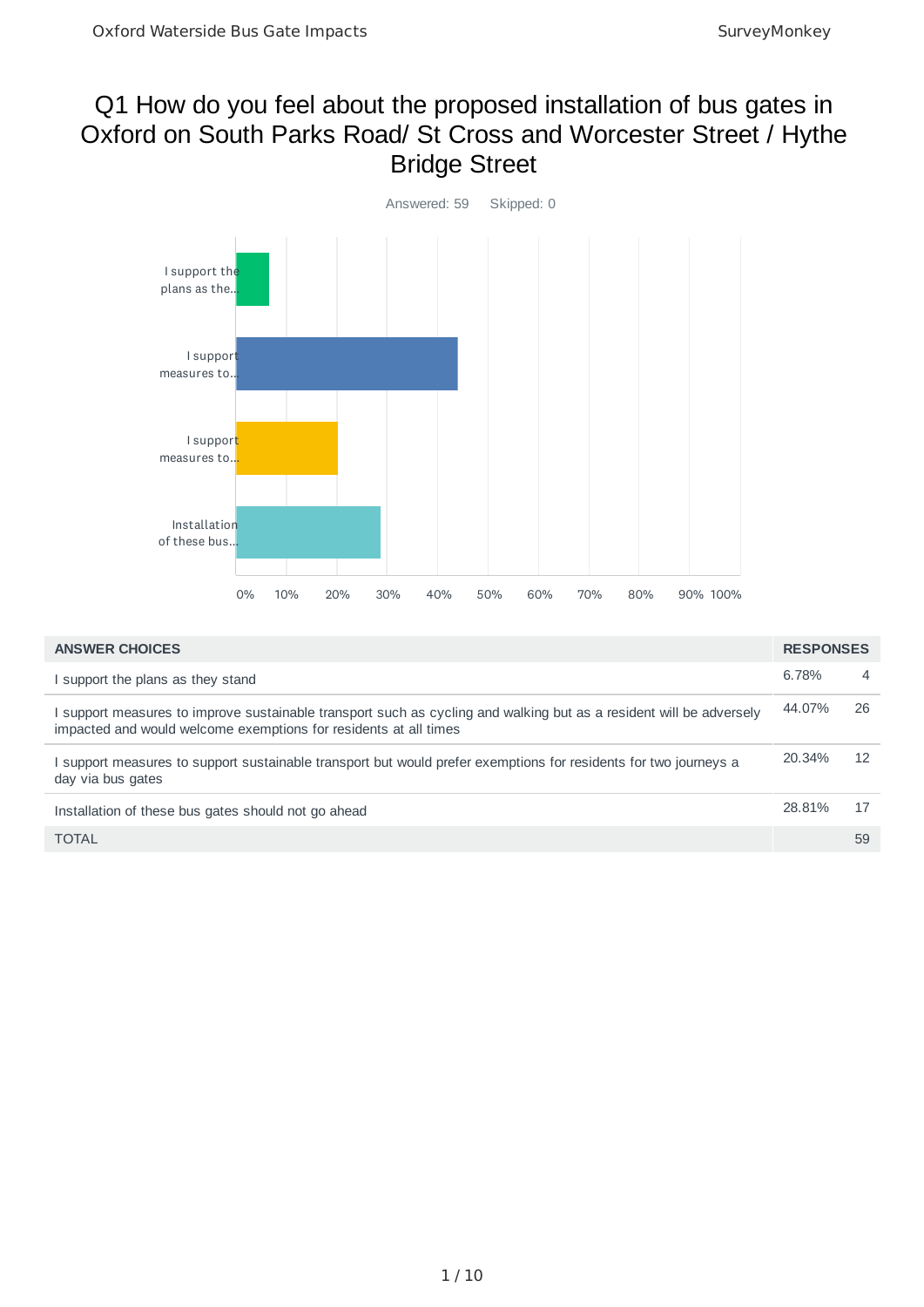

11.86% 7 18.64% 11 33.90% 20 30.51% 18 5.08% 3 TOTAL 59 **ANSWER CHOICES RESPONSES** Daily Weekdays only (commuting / school run) 2-3 times a week Occasionally Never

## Q2 How often do you drive through the city centre?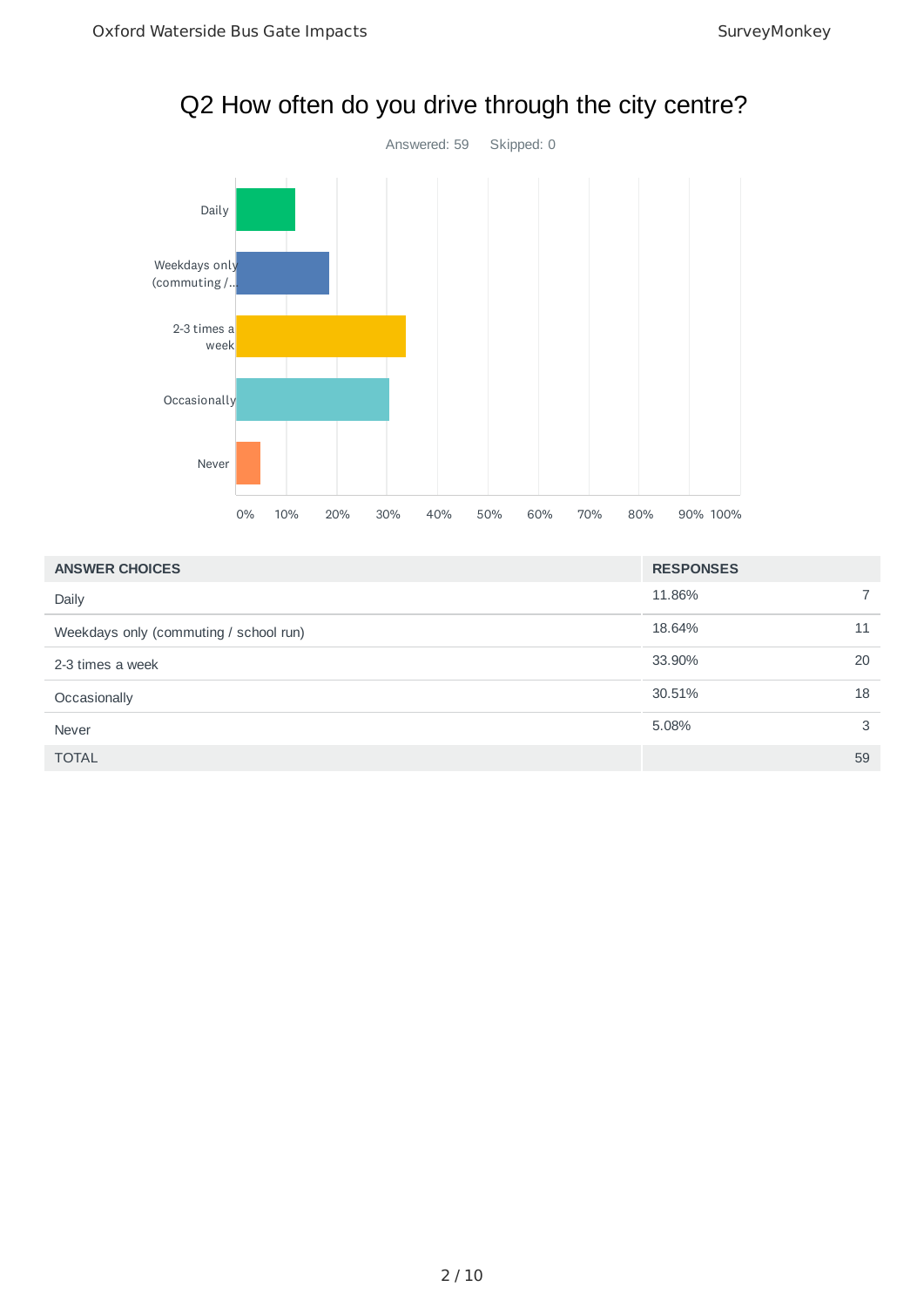## Q3 If you drive through the city centre, what is purpose of your trip usually (please select one)?



| <b>ANSWER CHOICES</b>                                      | <b>RESPONSES</b> |    |
|------------------------------------------------------------|------------------|----|
| Commuting for work                                         | 16.95%           | 10 |
| School run                                                 | 11.86%           | 7  |
| Access to rail station                                     | 8.47%            | 5  |
| Access to doctor/ dentist                                  | 1.69%            |    |
| Shopping (e.g. on the Botley Road for groceries / DIY etc) | 42.37%           | 25 |
| Other (please specify)                                     | 18.64%           | 11 |
| <b>TOTAL</b>                                               |                  | 59 |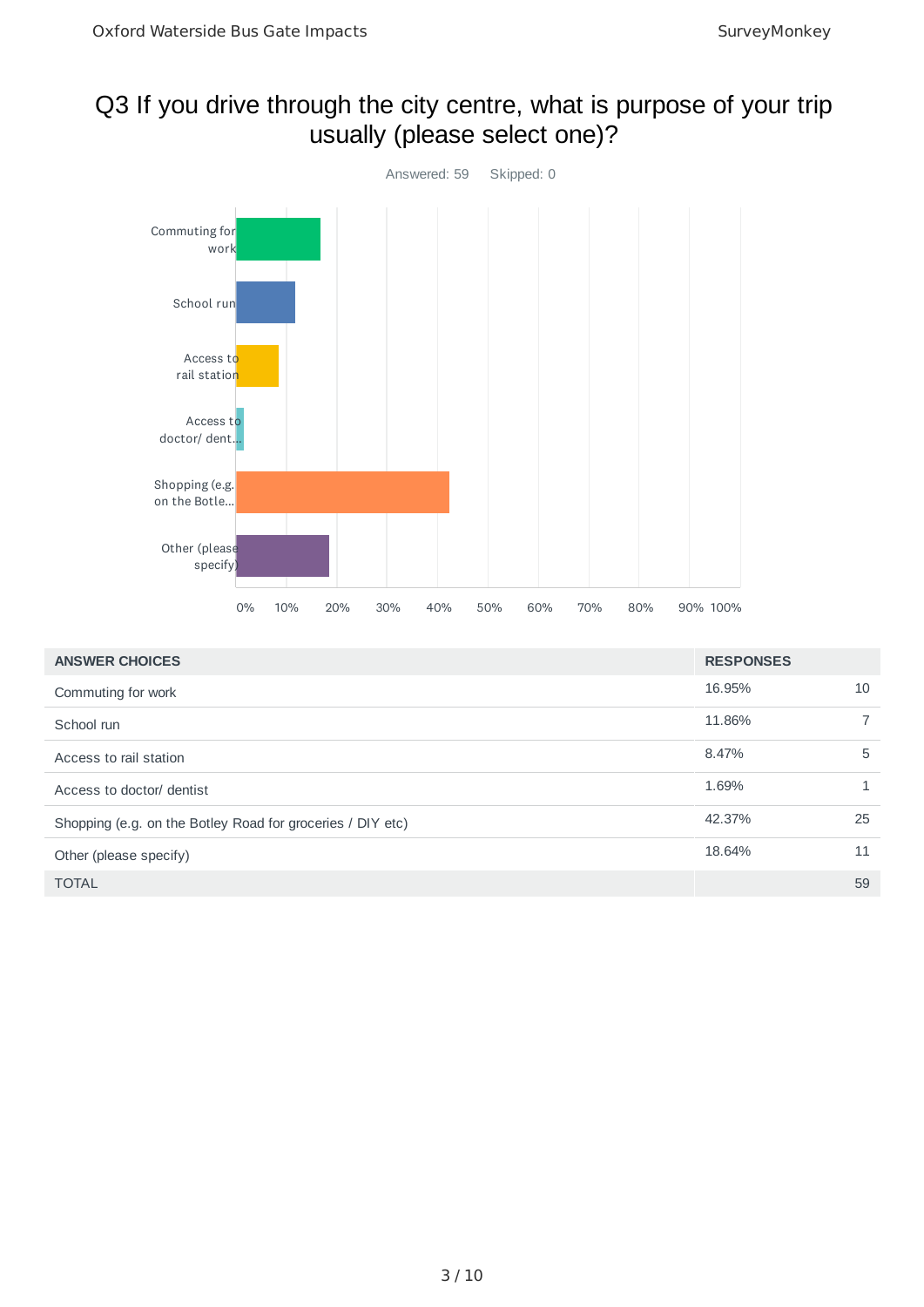#### Q4 How much extra time \*per week\* do you think you will spend travelling as a result of a bus gate on Worcester St/ Hythe Bridge Street or St Cross / South Parks Road



| <b>ANSWER CHOICES</b> | <b>RESPONSES</b> |
|-----------------------|------------------|
| Up to 30 mins         | 16<br>27.12%     |
| Up to one hour        | 25.42%<br>15     |
| Up to 90 minutes      | 13.56%<br>8      |
| Up to 2 hours         | 11.86%<br>7      |
| Up to 3 hours         | 3<br>5.08%       |
| Over 3 hours          | 16.95%<br>10     |
| <b>TOTAL</b>          | 59               |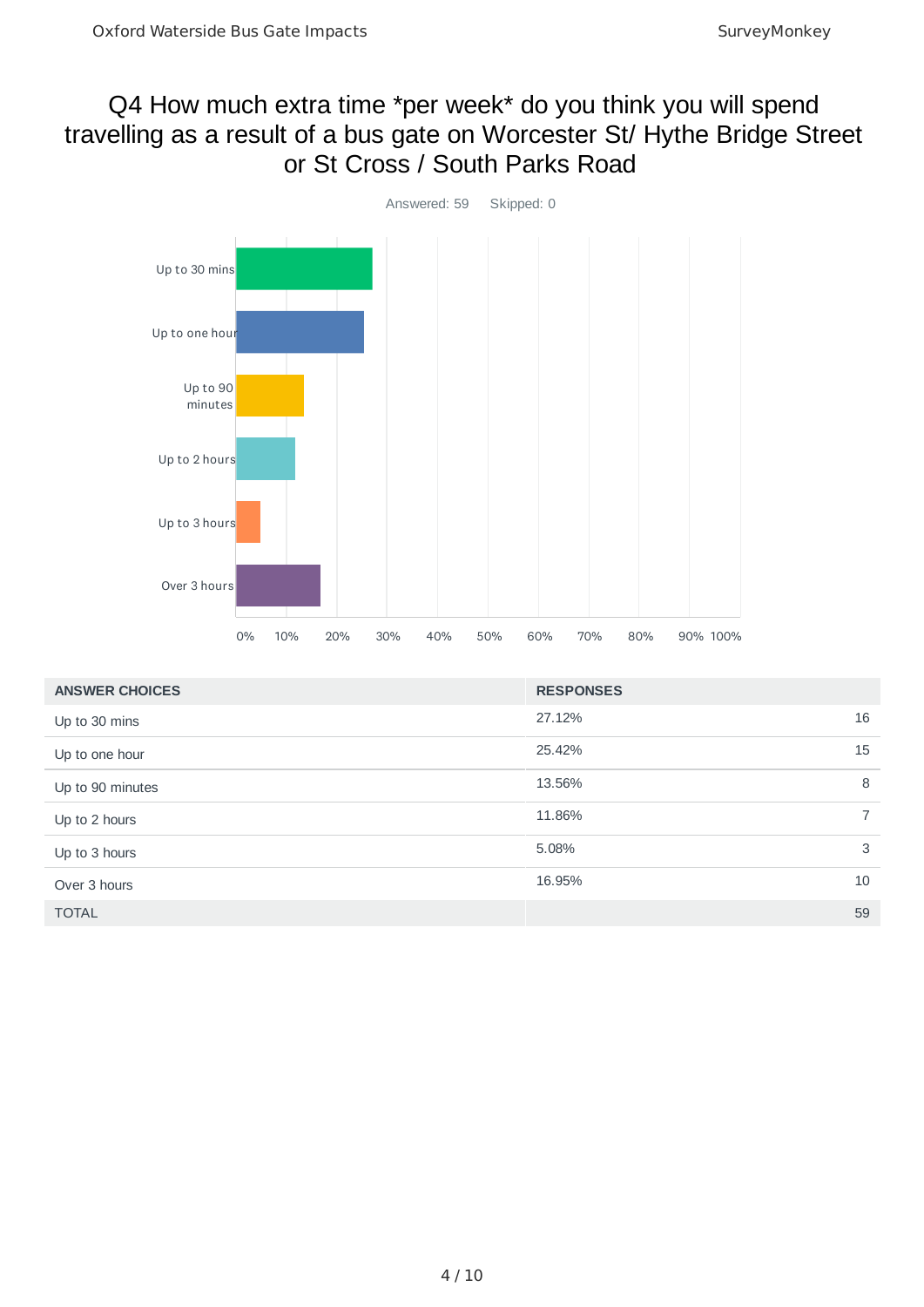# Q5 Is there a bus route that covers your most frequent journey?



| <b>ANSWER CHOICES</b> | <b>RESPONSES</b> |    |
|-----------------------|------------------|----|
| Yes                   | 15.25%           | 9  |
| <b>No</b>             | 84.75%           | 50 |
| <b>TOTAL</b>          |                  | 59 |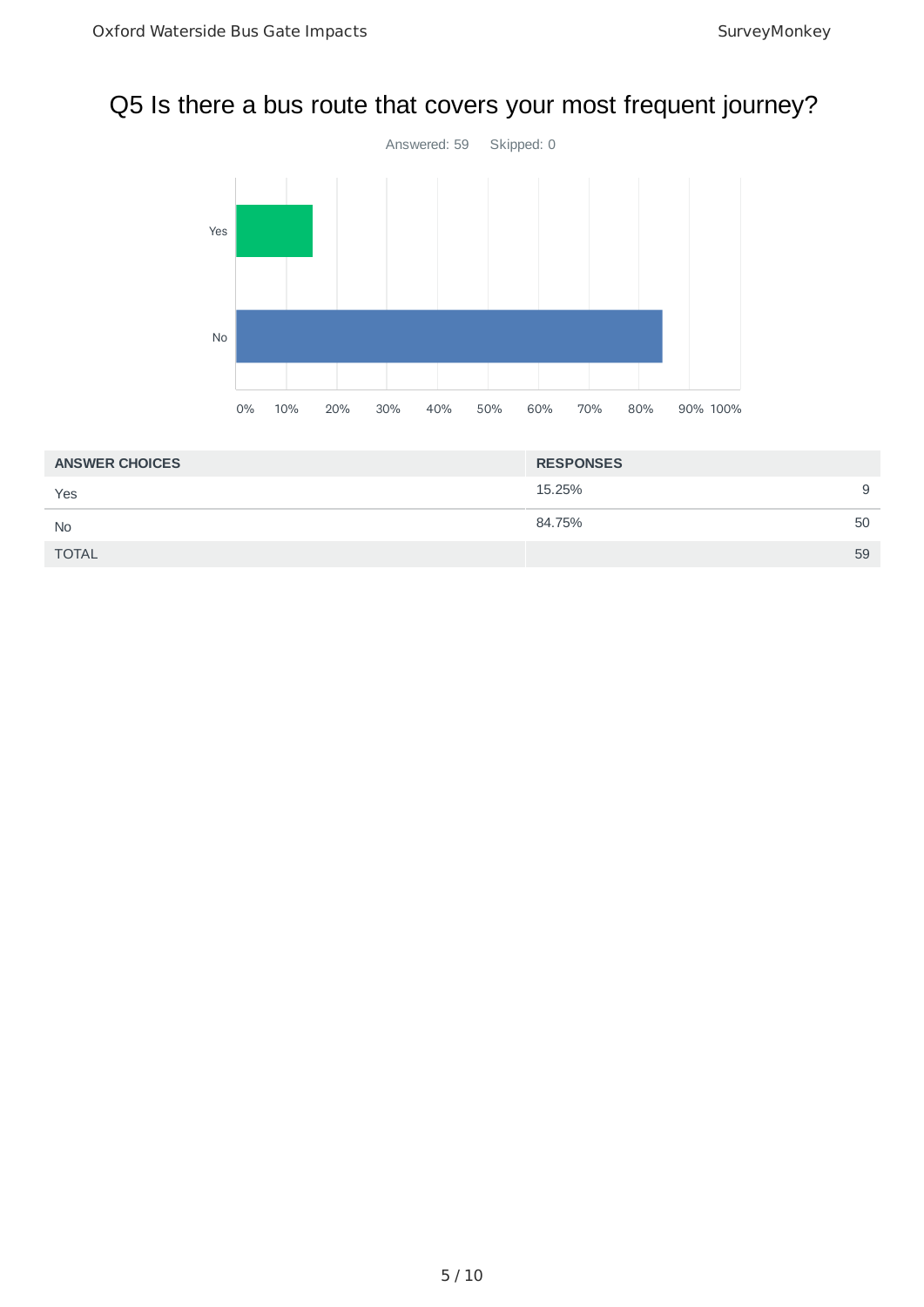## Q6 If there is a bus route, do you use it? If not, why don't you use it (please select one answer)?



| <b>ANSWER CHOICES</b>                                   | <b>RESPONSES</b> |    |
|---------------------------------------------------------|------------------|----|
| Service too infrequent / unreliable                     | 8.57%            | 3  |
| I have luggage/ equipment to carry                      | 20,00%           |    |
| I have childcare pickup commitments                     | 14.29%           | 5  |
| Bus stop too far away                                   | 17.14%           | 6  |
| I do use the bus and use it to travel to my destination | 8.57%            | 3  |
| Other (please specify)                                  | 31.43%           | 11 |
| <b>TOTAL</b>                                            |                  | 35 |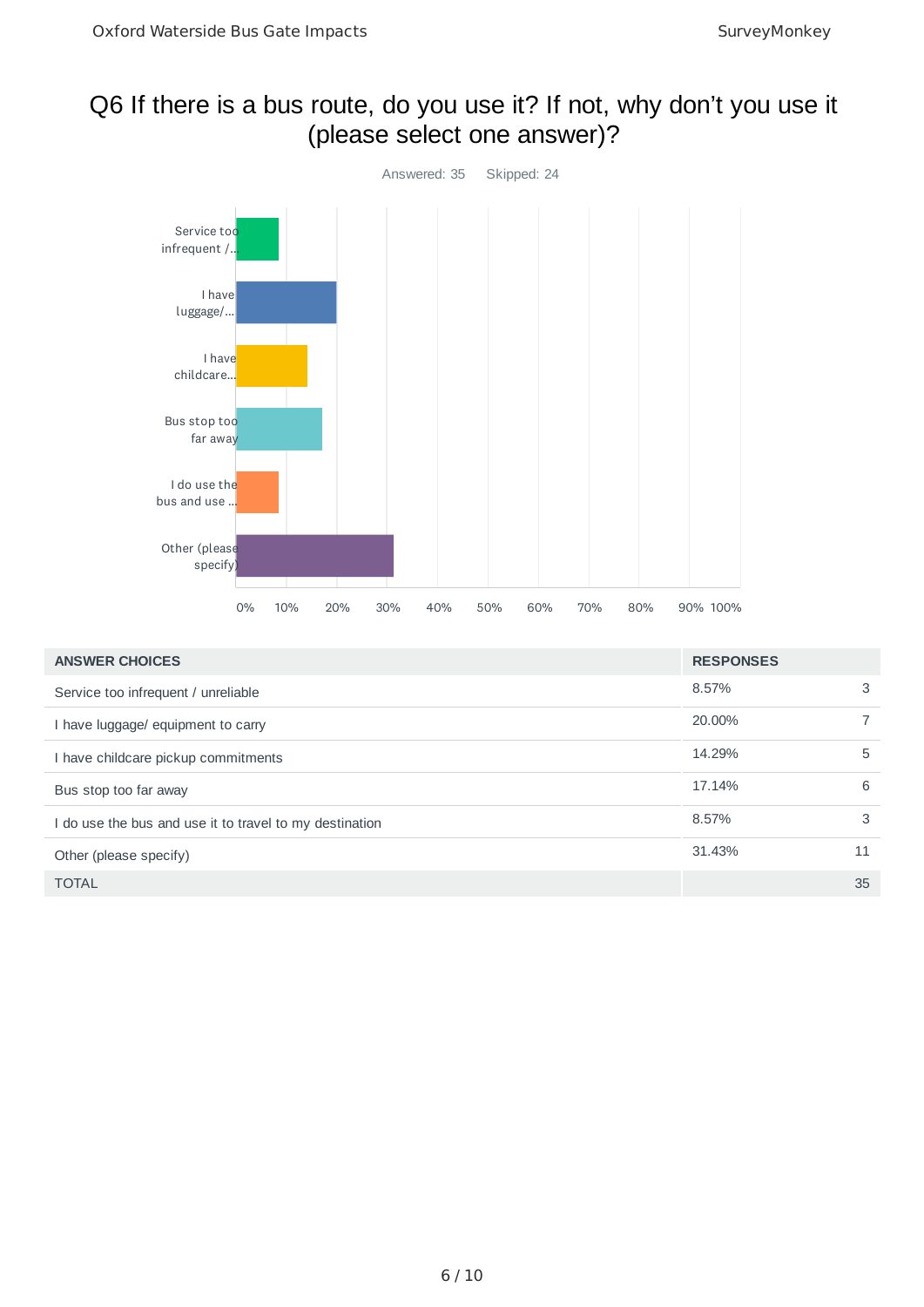#### Q7 If you have to go to the city centre and do not have heavy items to carry, do you usually travel by



| <b>ANSWER CHOICES</b>         | <b>RESPONSES</b> |                |
|-------------------------------|------------------|----------------|
| Foot                          | 33.90%           | 20             |
| <b>Bicycle</b>                | 52.54%           | 31             |
| Public transport              | 6.78%            | $\overline{4}$ |
| Car, then park in City Centre | 5.08%            | 3              |
| Other (please specify)        | 1.69%            | $\mathbf{1}$   |
| <b>TOTAL</b>                  |                  | 59             |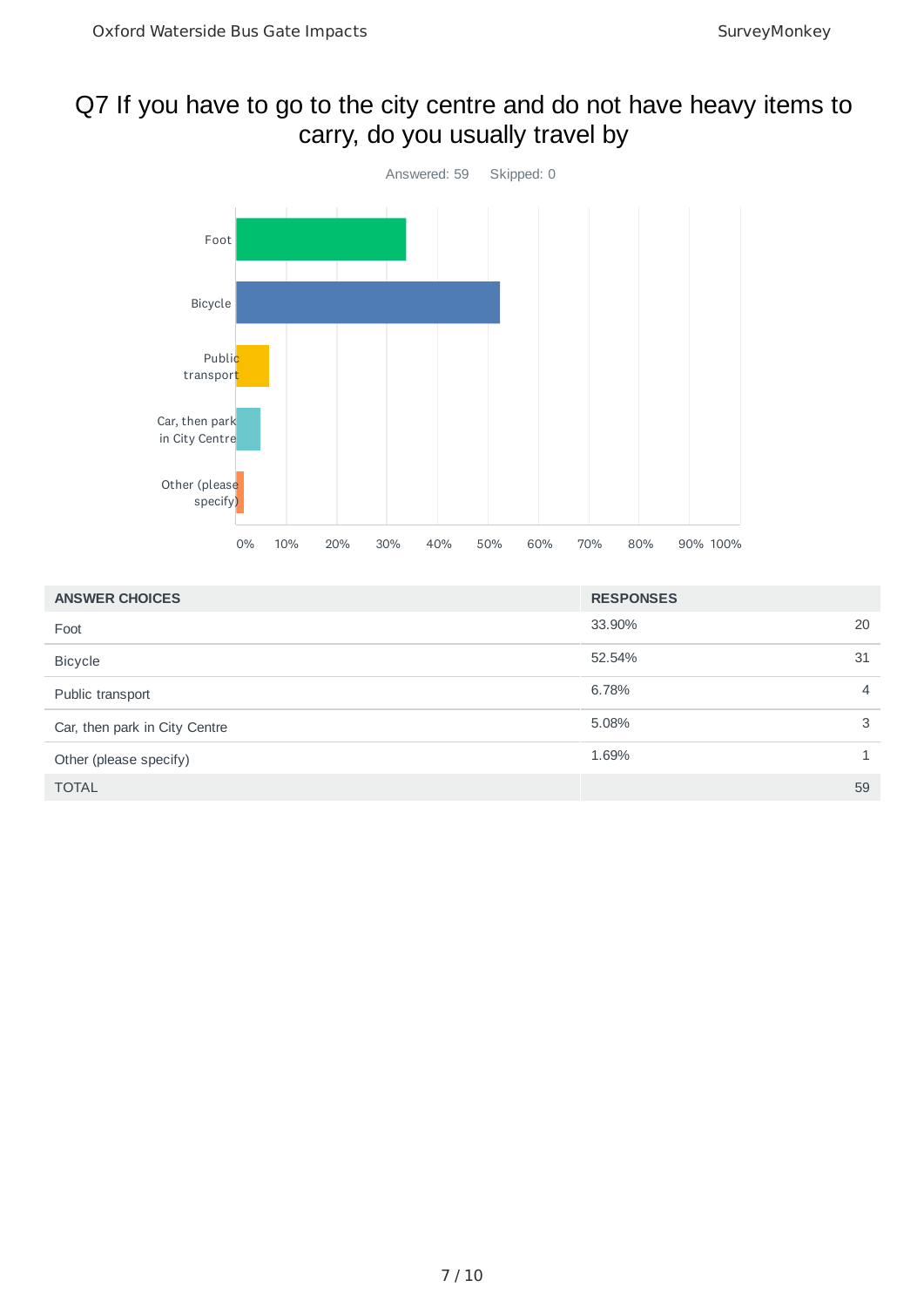#### Q8 If you use a car to travel to work or via proposed bus gate routes, where do you work? For example, Milton Park, Cowley, Harwell Campus etc

Answered: 25 Skipped: 34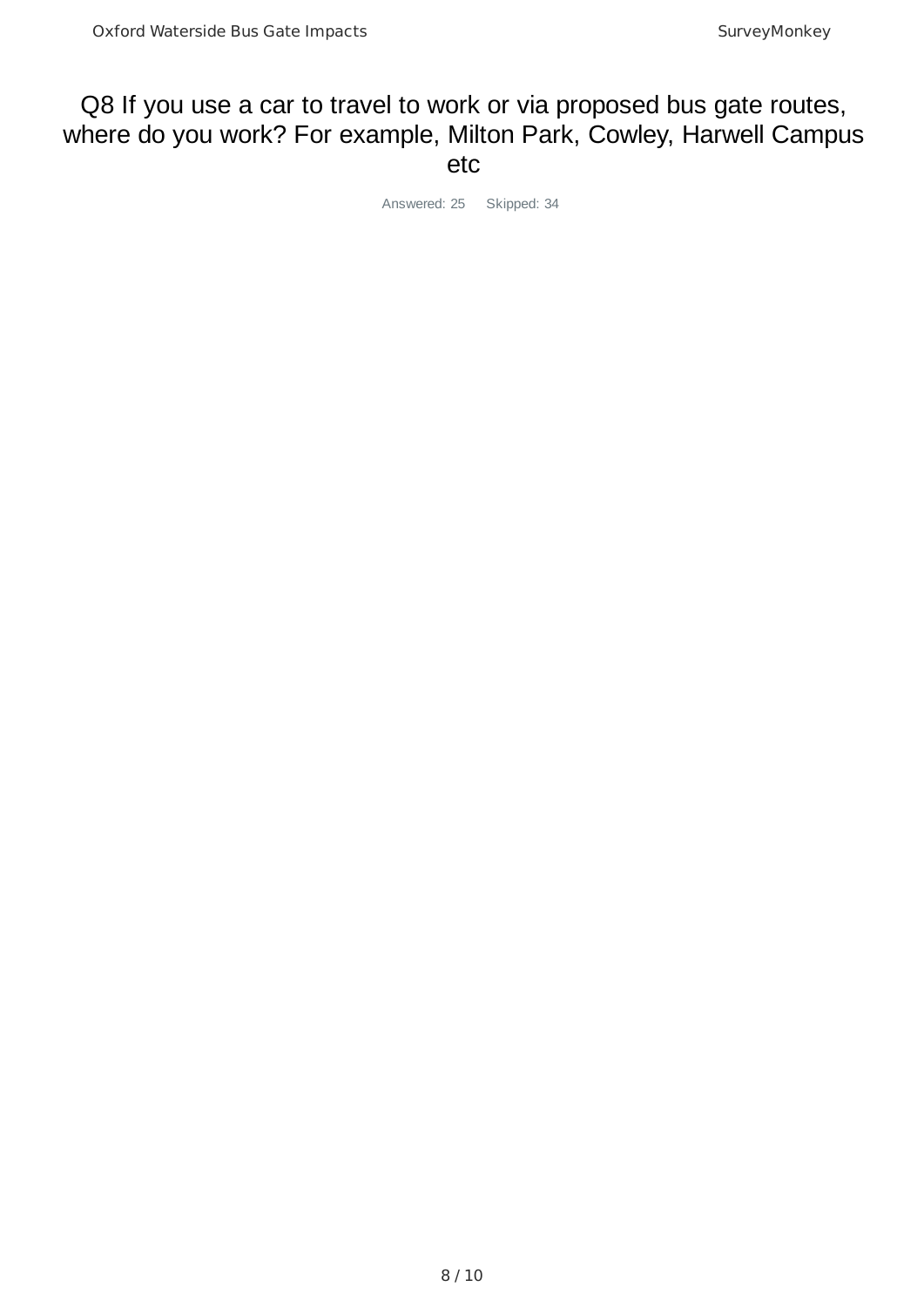## Q9 Do you have a disability or mobility which makes travel on foot/ by bicycle difficult?



| <b>ANSWER CHOICES</b> | <b>RESPONSES</b> |
|-----------------------|------------------|
| Yes                   | 6.78%<br>4       |
| <b>No</b>             | 93.22%<br>55     |
| <b>TOTAL</b>          | 59               |